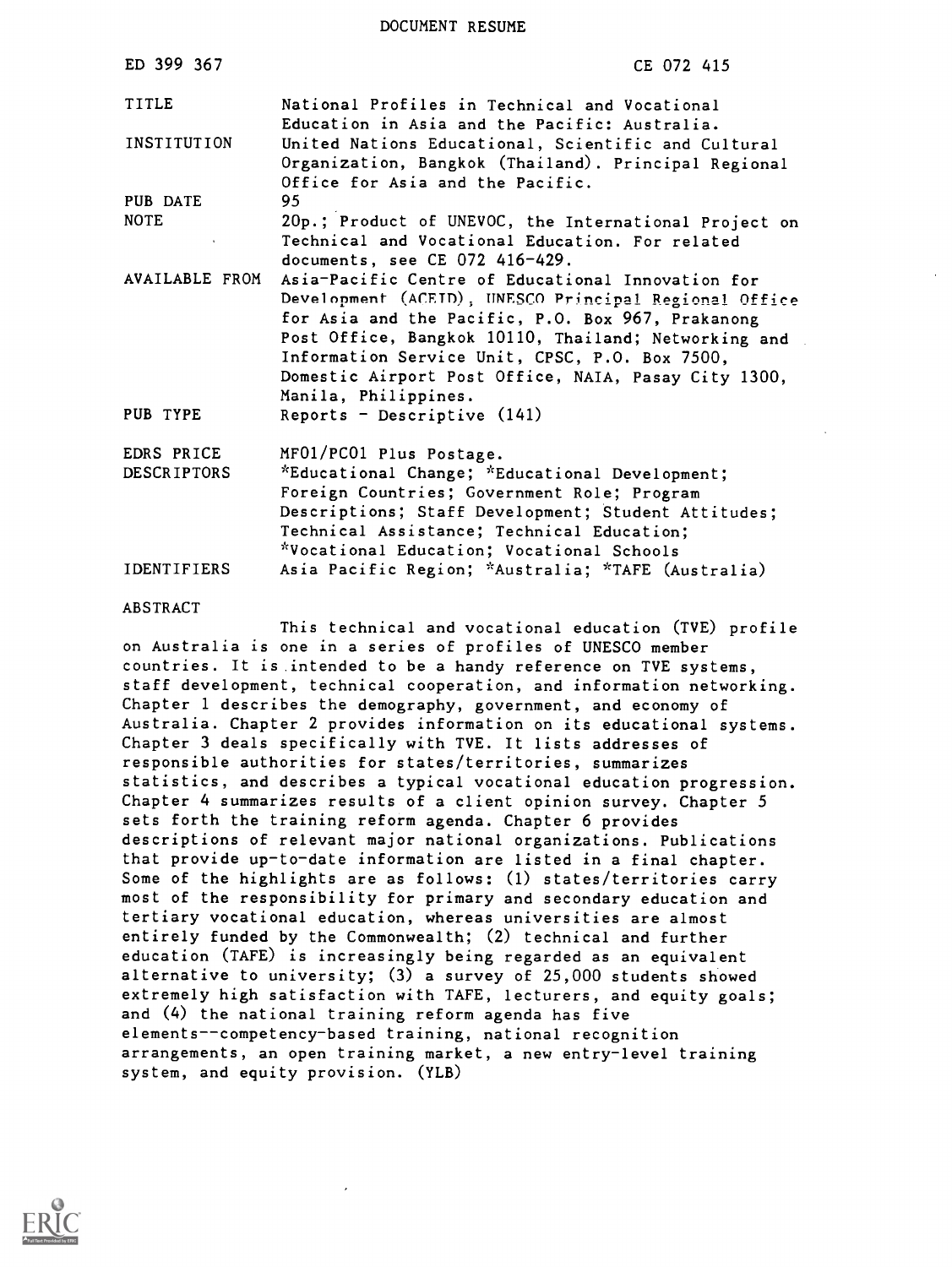## NATIONAL PROFILES IN TECHNICAL  $\ddot{\phantom{a}}$ AND VOCATIONAL EDUCATION IN ASIA AND THE PACIFIC

## Australia

## UNEVOC International Project on Technical and Vocational Education

U.S. DEPARTMENT OF EDUCATION Once of Educational Research end Improvement

- EDUCATIONAL RESOURCES INFORMATION 7his document has been reproduced as<br>received from the person or organization<br>originating it
- 0 Minor changes have been made to improve reproduction ctuaiity
- 
- Points of view or opinions stated in this docu-<br>ment :do: not: necessarily represent official<br>OERI position or policy

"PERMISSION TO REPRODUCE THIS MATERIAL HAS BEEN GRANTED BY

TO THE EDUCATIONAL RESOURCES INFORMATION CENTER (ERIC)."

## BEST COPY AVAILABLE

 $\bullet$ 

 $\mathcal{A}$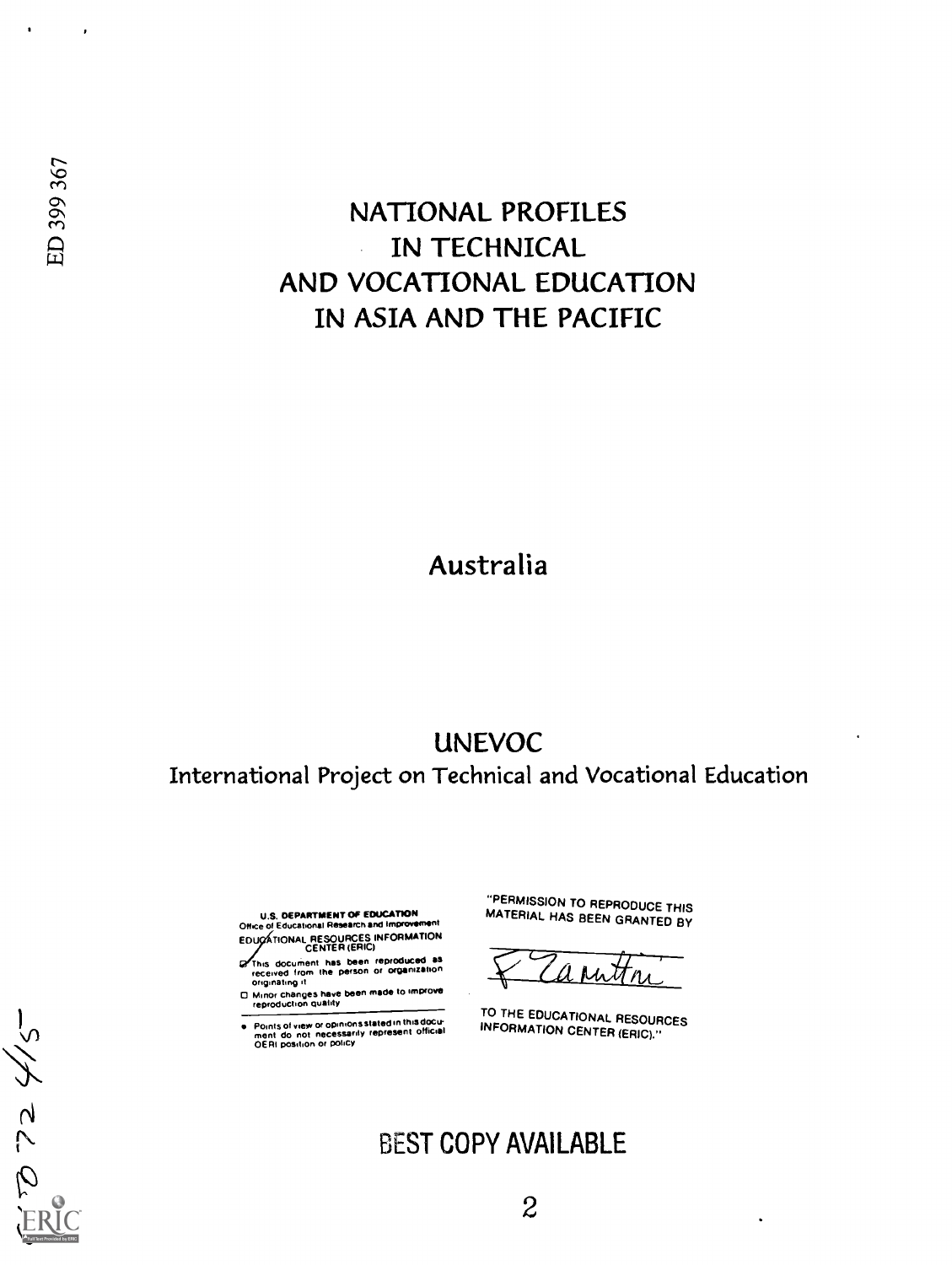

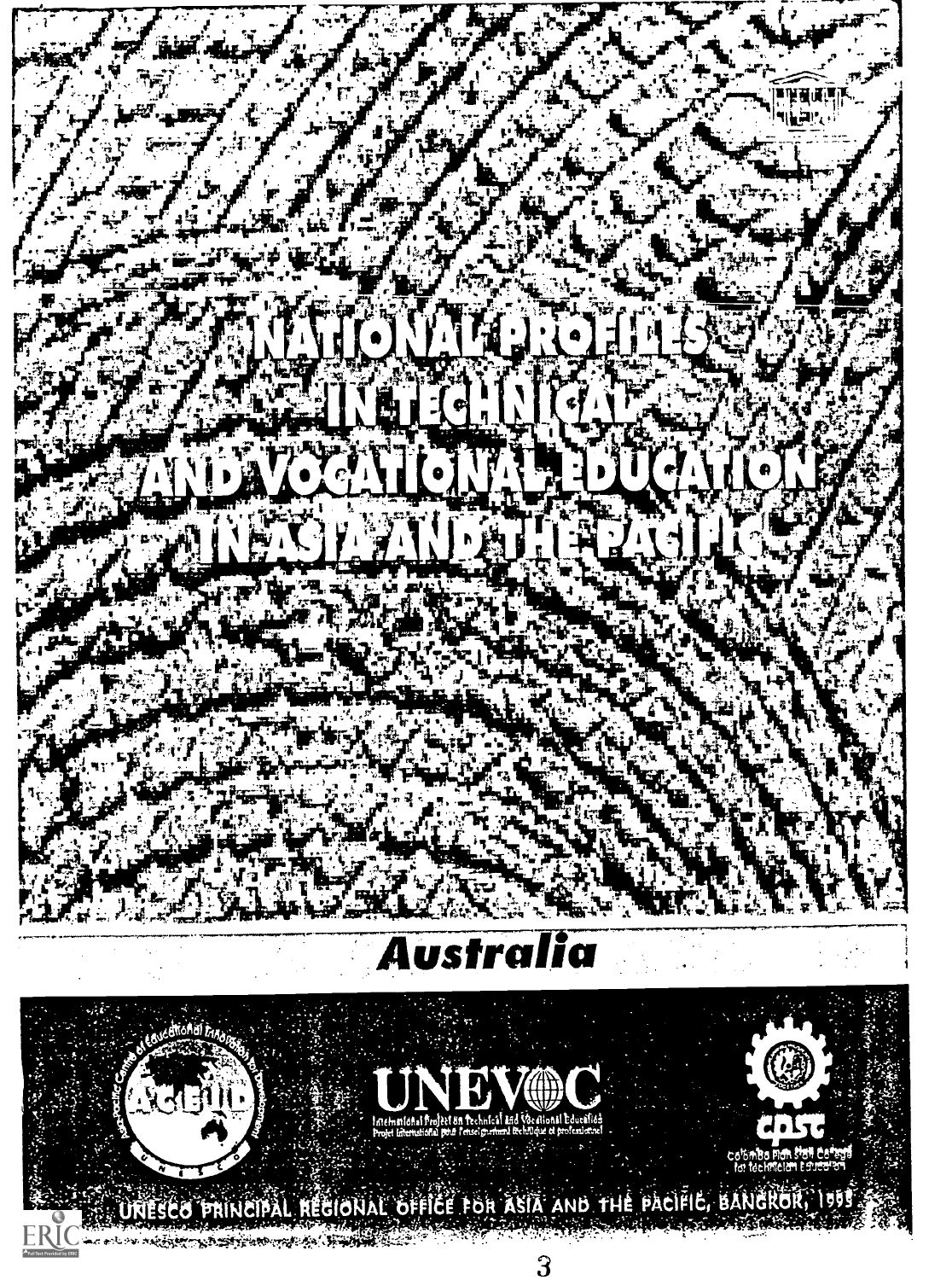This volume is one of a series of member country profiles on Technical and Vocational Education of the following member countries:

| AFGHANISTAN              | <b>MALAYSIA</b>              |
|--------------------------|------------------------------|
| <b>AUSTRALIA</b>         | <b>MYANMAR</b>               |
| <b>BANGLADESH</b>        | <b>NEPAL</b>                 |
| <b>BHUTAN</b>            | ISLAMIC REPUBLIC OF PAKISTAN |
| <b>CHINA</b>             | PAPUA NEW GUINEA             |
| <b>FIJI</b>              | <b>PHILIPPINES</b>           |
| <b>INDIA</b>             | <b>SINGAPORE</b>             |
| <b>INDONESIA</b>         | <b>SRI LANKA</b>             |
| ISLAMIC REPUBLIC OF IRAN | <b>THAILAND</b>              |
| <b>JAPAN</b>             | VIET NAM                     |
| REPUBLIC OF KOREA        |                              |

### © UNESCO 1995

Published by the UNESCO Principal Regional Office for Asia and the Pacific P.O. Box 967, Prakanong Post Office Bangkok 10110, Thailand

Printed in Thailand

Copies of this publication are available upon request from (i) Asia-Pacific Centre of Educational Innovation for Development (ACEID), UNESCO Principal Regional Office for Asia and the Pacific, P.O. Box 967, Prakanong Post Office, Bangkok 10110, Thailand, and (ii) Networking and Information Service Unit, CPSC, P.O. Box 7500, Domestic Airport Post Office, NAIA, Pasay City 1300, Manila, Philippines.

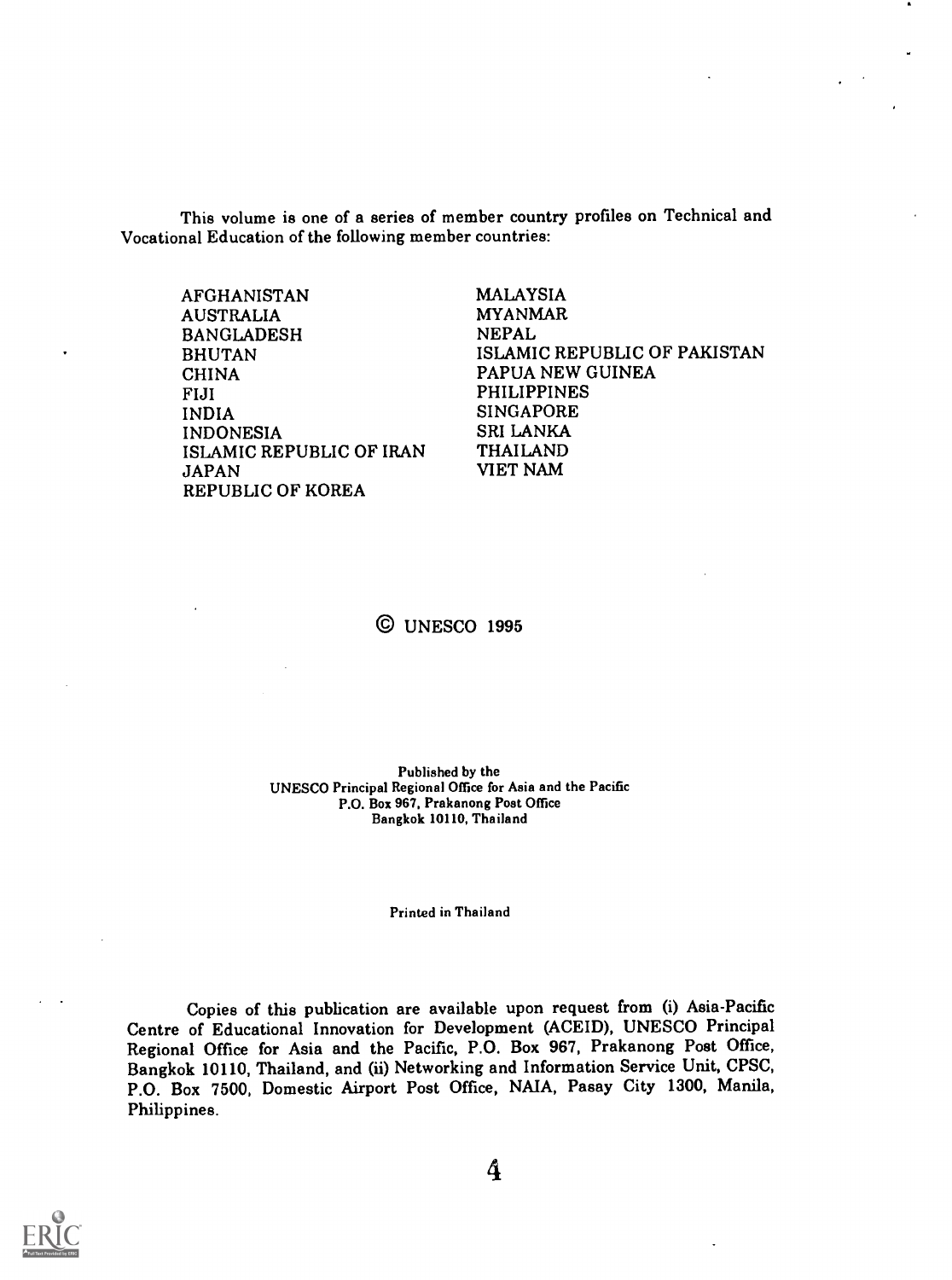## TABLE OF CONTENTS

#### Foreword

 $\sim$  4.  $\mathcal{L}^{\mathcal{L}}$ 

 $\ddot{\phantom{1}}$ 

 $\ddot{\phantom{0}}$ 

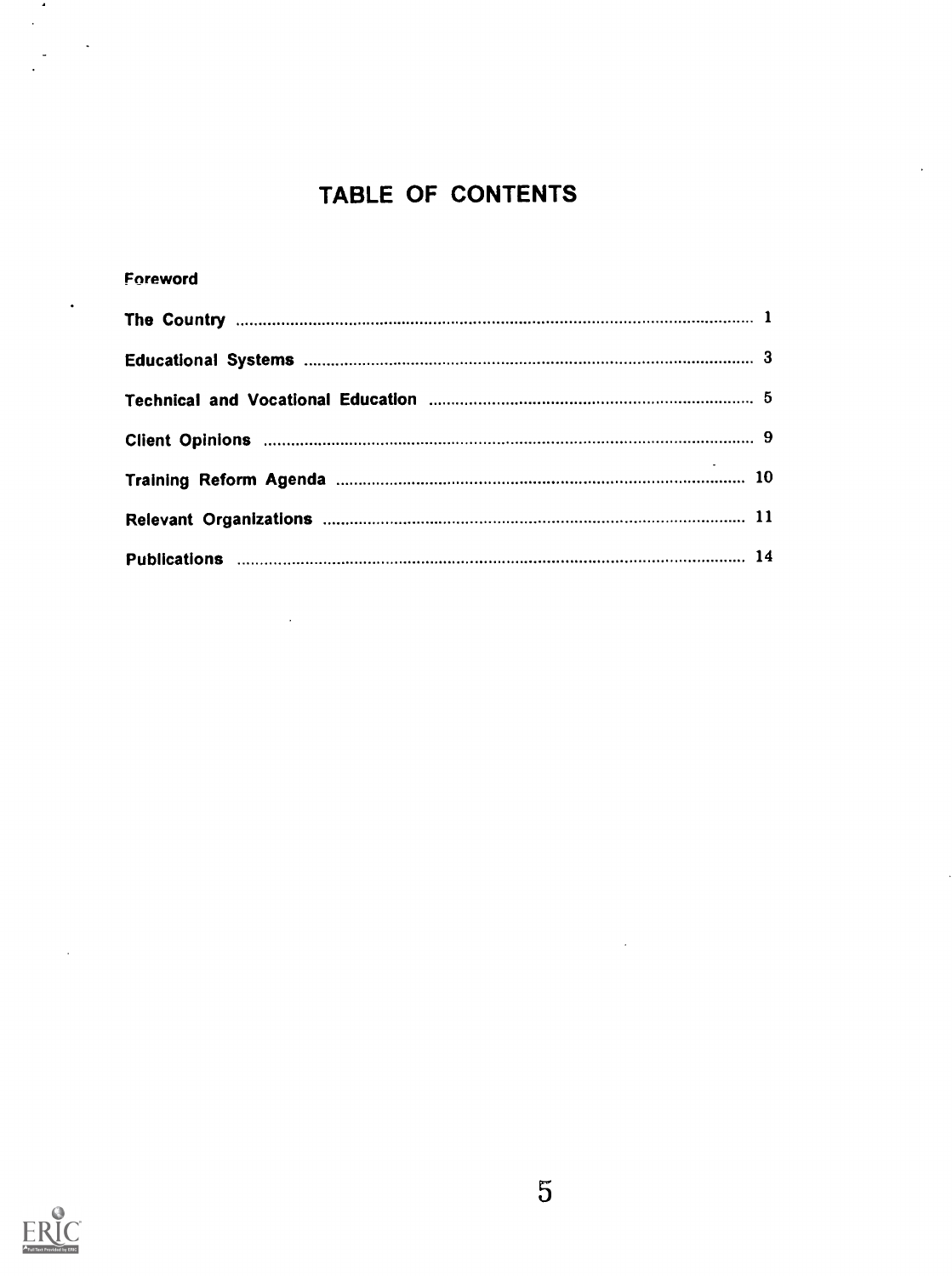### FOREWORD

Technical and vocational education has always been an important component<br>ESCO's, consecutive, Medium, Term, Plans. The basic, objective, of this of UNESCO's consecutive Medium Term Plans. programme is to support the efforts of Member States to link education systems more closely to the world of work and to promote the expansinn and improvement of technical and vocational education in the light of changing employment needs.

The Colombo Plan Staff College for Technician Education (CPSC) also dedicates itself primarily to enhancing the growth and development of the technician education systems in its member countries which are located in the Asia and Pacific region. Its programmes, projects and activities are geared to provide the needed impetus for the professional development of senior level personnel involved in technician education development efforts.

UNESCO has launched an International Project on Technical and Vocational Education (UNEVOC) as of 1992 in co-operation with the Government of Germany, ILO, FAO, UNDP and NGOs interested in the reform of technical and vocational education. This project focuses on exchanging information, research and experiences on policy and programme issues in technical and vocational through a network of cooperating institutions.

In a spirit of co-operation between UNESCO and CPSC, under UNEVOC, an attempt is being made to compile and publish studies on the development of technical and vocational education in Member States in the form of TVE profiles of 21 countries. It is hoped that this series will serve as a handy reference information on TVE systems, staff development, technical co-operation and information networking. These studies have been possible because of the full co-operation to UNESCO PROAP and CPSC by all concerned in the Member States.

The opinion expressed in this study are those of the authors and do not necessarily reflect the position of UNESCO and CPSC in this regard. This profile on Australia was prepared by Dr. William C. Hall, Executive Director of the National Centre for Vocational Education Research (NCVER), Australia.

C.K. Basu Director, CPSC

Victor Ordonez Director, UNESCO PROAP

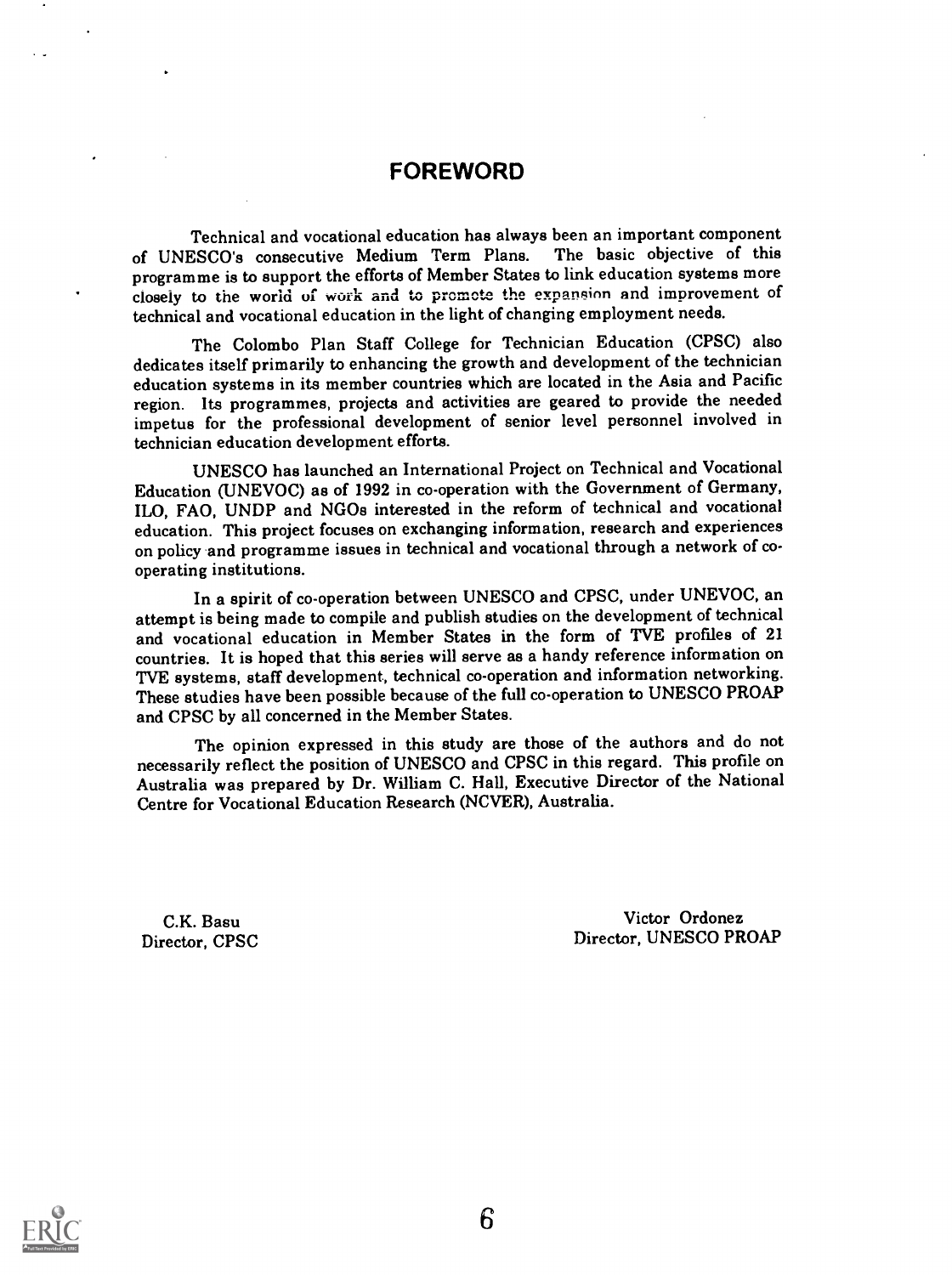### THE COUNTRY

Australia's population is about 17.5 million people. The area of the country is about eight million square kilometres (equivalent to the USA, excluding Alaska). The climate is tropical in the north and temperate in the South.

About 2% of the population is Aborigine; and about 22% of the population was born overseas. Australians are mostly Christian (73%) but with a large number of other religions, the highest proportion being Jews, Buddhists and Muslims.

The country's official language is English. The country relies heavily on its primary industries (especially agriculture and mining), but with manufacturing and service industries also being important, and with tourism growing rapidly.

Since 1901 Australia has had a federal system of government. The Commonwealth of Australia consists of

| States:      | New South Wales.                                           |
|--------------|------------------------------------------------------------|
|              | Victoria, Queensland,                                      |
|              | Western Australia.                                         |
| ٠            | South Australia,                                           |
|              | Tasmania                                                   |
| Territories: | <b>Australian Capital Territory</b><br>Northern Territory. |

Australia enjoys good relations with its Asian/Pacific neighbours and is a major aid donor to regional developing countries. This aid includes support for technical and vocational education.

The Commonwealth Government is situated in Canberra (Australian Capital Territory). It is a bicameral system of government which provides for a lower house (the House of Representatives) to be elected on the basis of one member per electorate; and an upper house (the Senate) which represents State/Territory views.

All States and Territories have their own governments. The third tier of government is at the local level. Australia is a highly stable, democratic country, which regards itself as a member of the Asian/Pacific region.

The population distribution is shown in the following table.



 $\tilde{7}$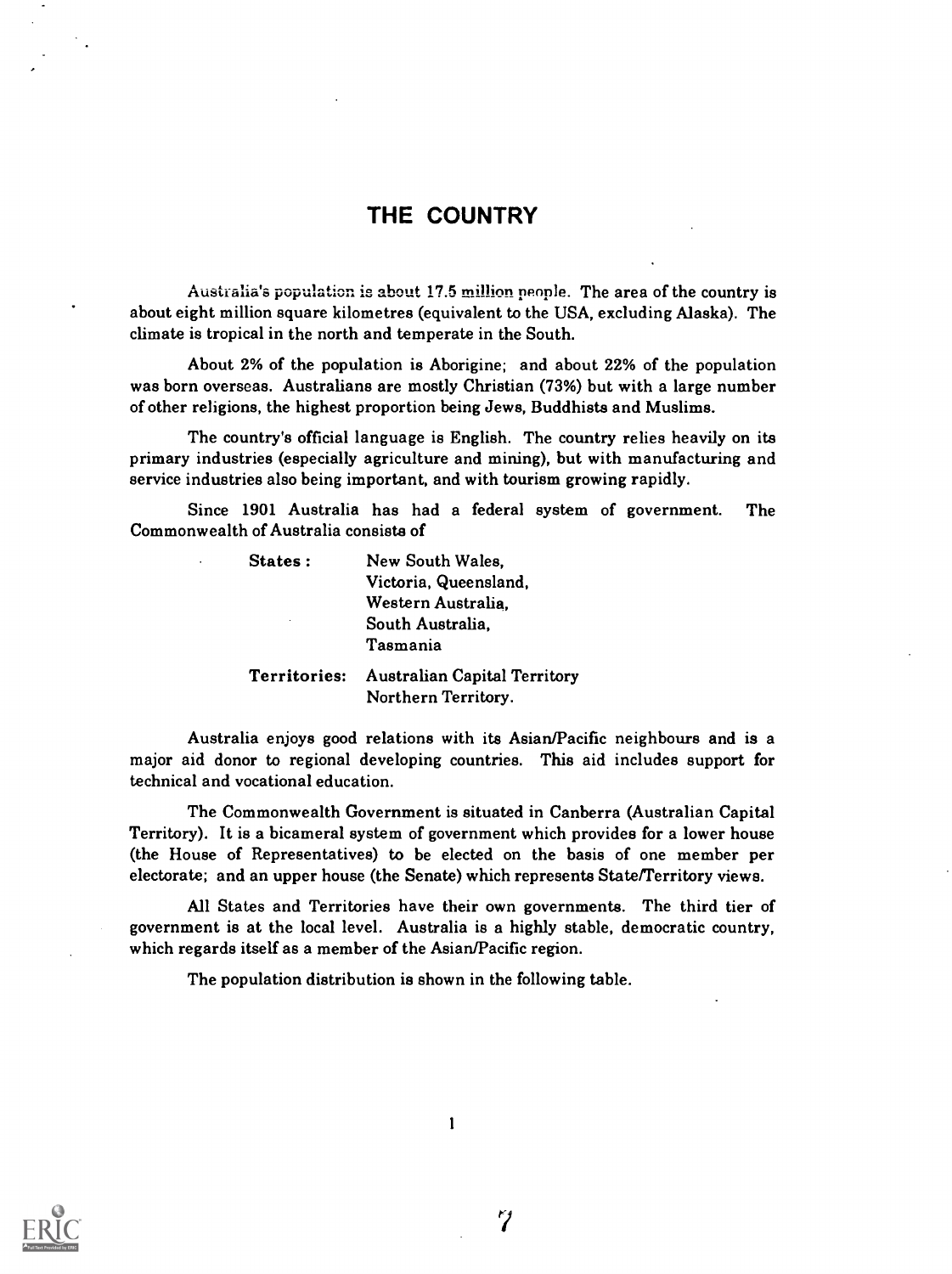| State/Territory                     | Rural | Urban |
|-------------------------------------|-------|-------|
| <b>Australian Capital Territory</b> | 0.9%  | 99.1% |
| <b>New South Wales</b>              | 12.0% | 87.9% |
| <b>Northern Territory</b>           | 27.7% | 71.7% |
| Queensland                          | 21.0% | 78.9% |
| South Australia                     | 15.3% | 84.6% |
| Tasmania                            | 25.4% | 74.5% |
| Victoria                            | 12.5% | 87.4% |
| Western Australia                   | 15.0% | 84.7% |
| <b>AUSTRALIA</b>                    | 14.5% | 85.4% |

#### Urban-Rural Distribution of Persons at the 1986 Census

Please note: Urban and rural proportions do not add up to 100 per cent as the proportion of migratory population is not included.

Source: Table 6.2 urban-rural distribution of persons, page 117, ABS Year Book Australia 1994.

The average family size is 3.2.

Australia is a modern, mixed economy which has provided for its citizens a high standard of living and political freedom. The literacy rate is high, although there are some work-place literacy problems which are being solved by adult education literacy courses.





**BEST COPY AVAILABLE**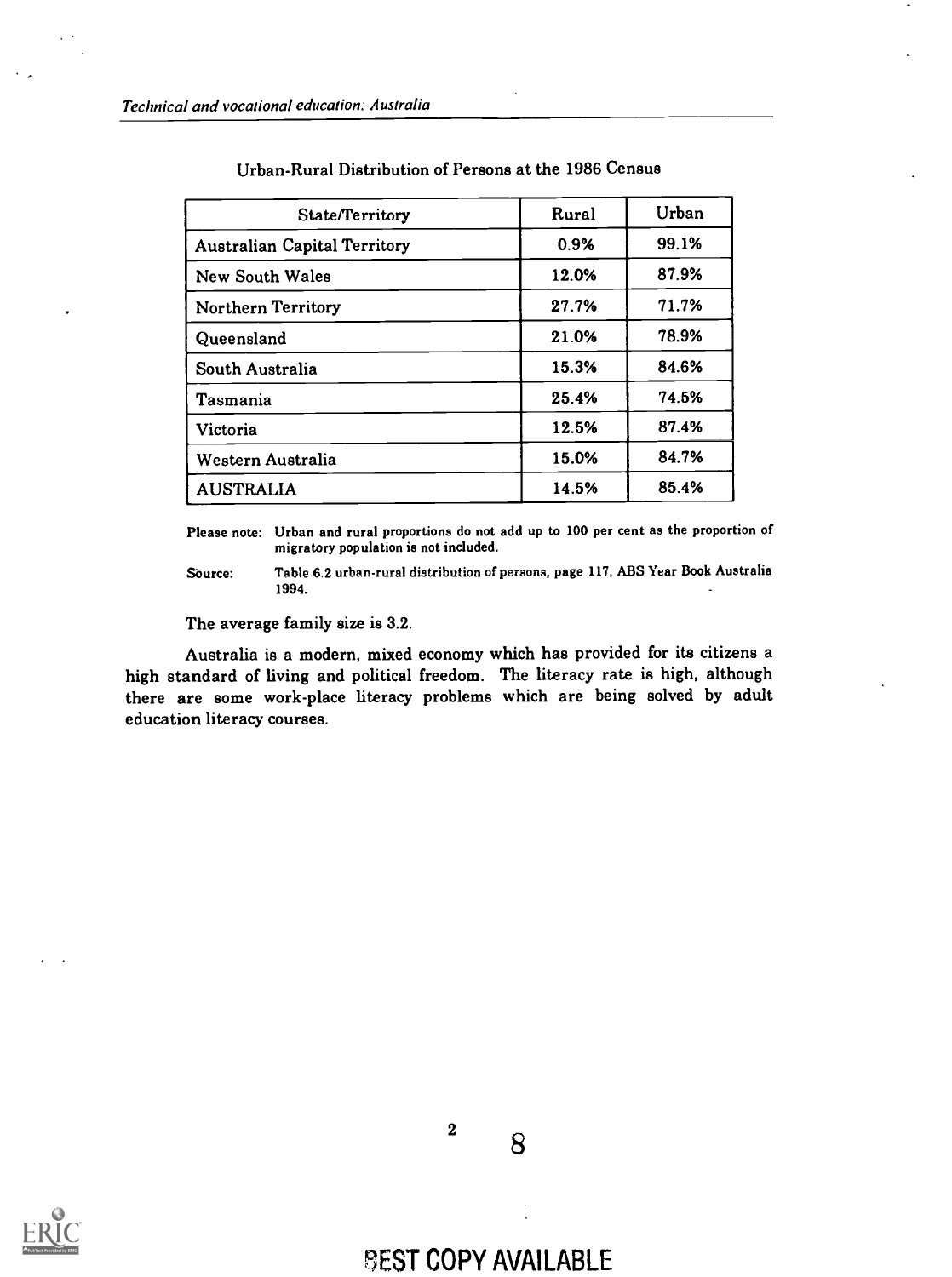### EDUCATIONAL SYSTEMS

Australia spends about 5 per cent of its GDP on education (and about 2.3% on defence).

Education is a State/Territory responsibility. However, although the Commonwealth has no legal powers relating to education, it may make grants to the States/Territories under agreed conditions. This provision has been used extensively for the past 50 years, and has had the practical effect of giving the Commonwealth considerable influence on educational matters.

Presently, States/Territories carry most of the responsibility for primary and secondary education, and for (tertiary) vocational education (commonly known as TAFE - technical and further education) recurrent funding. The universities are almost entirely funded by the Commonwealth.

Until recently, full secondary education followed the completion of Year 12. However, Year 13 is being introduced, mainly for students who have not achieved their Year 12 goals.

The following tables provide information on primary and secondary school enrolments.

| Year | Number of<br>Females | % Females of<br>the total | Number of<br>Males | % Males of<br>the total | Total           |
|------|----------------------|---------------------------|--------------------|-------------------------|-----------------|
| 1986 | 822,995              | 48.55                     | 872,022            | 51.45                   | $1,695,017$ (a) |
| 1987 | 821,780              | 48.58                     | 869,685            | 51.42                   | $1,691,465$ (a) |
| 1988 | 830,326              | 48.60                     | 878,123            | 51.40                   | $1,708,449$ (a) |
| 1989 | 845,122              | 48.61                     | 893,303            | 51.39                   | 1,738,425 (a)   |
| 1990 | 857,454              | 48.62                     | 906,040            | 51.38                   | 1,763,494       |
| 1991 | 868,446              | 48.61                     | 918,083            | 51.39                   | 1,786,529       |
| 1992 | 877,777              | 48.65                     | 926,593            | 51.35                   | 1,804,370       |

### Number of Full-Time Primary Students in all Schools by Sex, Australia, 1986-1992

a) These totals exclude the special schools not identifiable as primary or secondary. As from 1990 students attending special schools have not been identified separately and have been allocated to either primary or secondary level of education.

Source: Table 6: Number of Full-time Students by Category of School (and Non-Government Affiliation) by Level/Year of Education, Australia 1986-1992. Australia Bureau of Statistics, Schools Australia 1986-1992.

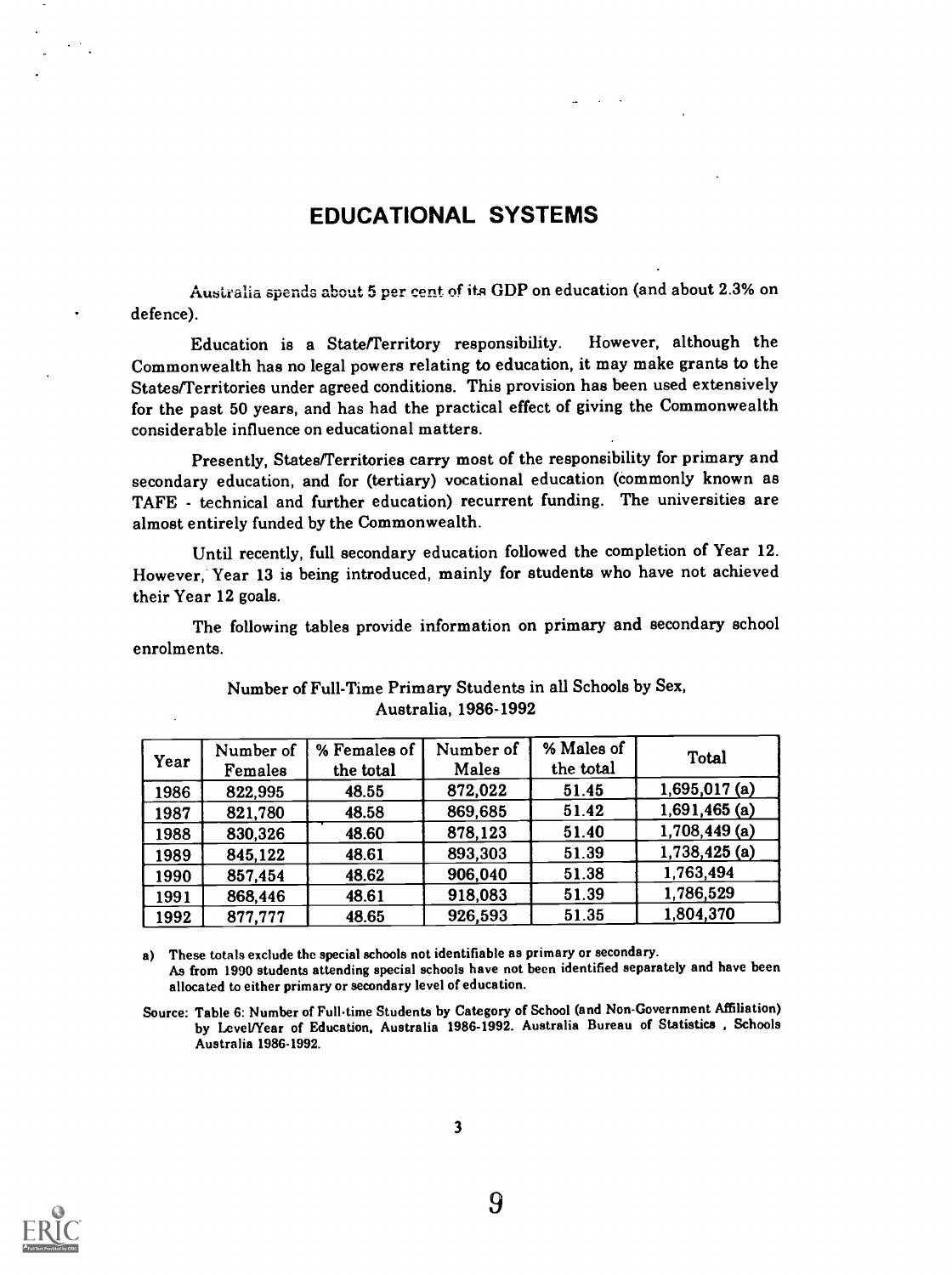| Year | Number of<br>Females | % Females of<br>the total | Number of<br>Males | % Males of<br>the total | Total           |
|------|----------------------|---------------------------|--------------------|-------------------------|-----------------|
| 1986 | 640.834              | 49.55                     | 652.390            | 50.45                   | $1,293,224$ (a) |
| 1987 | 648.275              | 49.90                     | 655,128            | 50.43                   | 1,299,039(a)    |
| 1988 | 645.058              | 49.63                     | 654.617            | 50.37                   | $1,299,675$ (a) |
| 1989 | 637.025              | 49.76                     | 643.174            | 50.24                   | $1,280,199$ (a) |
| 1990 | 635.691              | 49.73                     | 642.472            | 50.27                   | 1.278.163       |
| 1991 | 638.176              | 49.52                     | 650.432            | 50.48                   | 1,288,608       |
| 1992 | 639,470              | 49.40                     | 655.126            | 50.60                   | 1.294.596       |

#### Number of full-time secondary students in all schools by sex, Australia, 1986-1992.

a) These totals exclude the special schools not identifiable as primary or secondary.. As from 1990 students attending special schools have not been identified separately and have been allocated to either primary or secondary level of education.

The pupil/teacher ratios are as follows:

Student/teaching staff (full-time equivalent) ratios by level of education in all schools, Australia, 1990-1992

| Year | Primary | Secondary | Total |
|------|---------|-----------|-------|
| 1990 | 18.4    | 12.4      | 15.3  |
| 1991 | 18.5    | 12.5      | 15.4  |
| 1992 | 18.4    | 12.4      | 15.3  |

Source: Table 18 (page 58) Student/Teaching Staff (FTE) Ratios by Level of Education:Category of School (and Non-Government Affiliation), 1990-1992.

The number of commencing students by education sector are shown below.

The number of commencing students by school level, Australia, 1986-1992

| Year | Primary<br>school | Secondary<br>school | <b>TAFE</b> | Higher<br>education | <b>Adult education</b> |
|------|-------------------|---------------------|-------------|---------------------|------------------------|
| 1986 | 236,011           | 256,037             | 709.960     | 148.677             | 489.580                |
| 1987 | 243.925           | 247.811             | 759.806     | 153.800             | 501.767                |
| 1988 | 252.542           | 241.887             | 766,782     | 168.916             | 523,658                |
| 1989 | 257.579           | 239.220             | 766,757     | 181.102             | 582.864                |
| 1990 | 257.077           | 237.375             | 743,368     | 201,440             | 499.533                |
| 1991 | 258.014           | 237,656             | 784.202     | 217,940             | 575.565                |
| 1992 | 257.560           | 238,822             | 815,708     | 210.599             | 686,336                |

The primary and secondary school figures for 1986 to 1989 excludes the students in special schools not identifiable as primary or secondary.

Source: Primary/Secondary: Australian Bureau of Statistics, Schools Australia 1990, 1991 and 1992. TAFE/Adult Education: Selected TAFE Statistics 1992 (unpublished data). Tertiary Education: Selected Higher Education Statistics 1991-1992.



#### OCCT nnpv AVAII ARI F

Source: Table 6: Number of Full-Time Students by Category of School (and Non-Government Affiliation) by Level/Year of Education, Australia 1986-1992. Australia Bureau of Statistics , Schools Australia 1986-1992.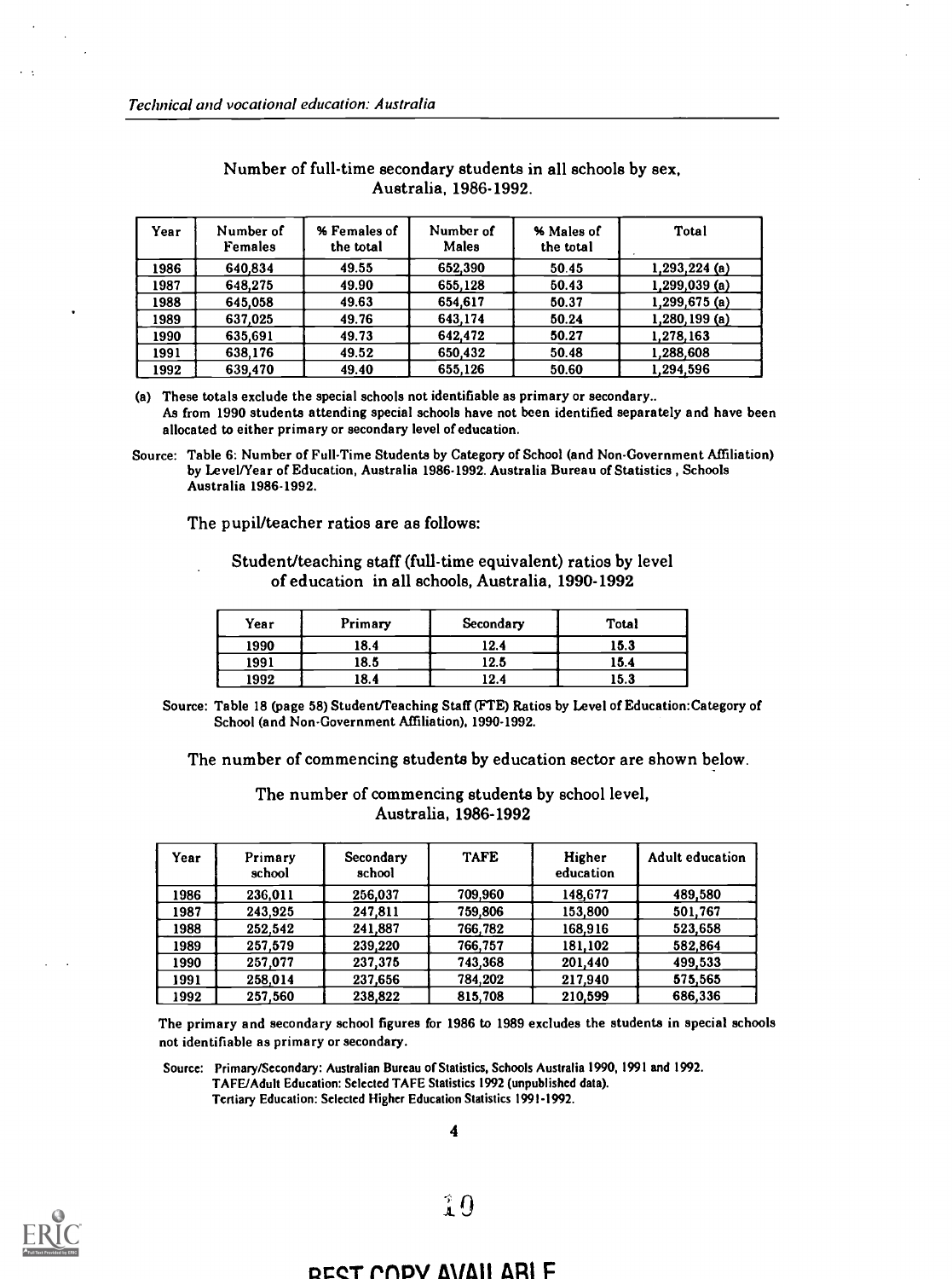### TECHNICAL AND VOCATIONAL EDUCATION

In the past, high schools have emphasized academic subjects for university entrance. This is now changing, so that TAFE is increasingly being regarded as an (equivalent) alternative to university. Also, the barriers between general education and vocational education at every level of education are being broken down.

Technical and vocational education are the responsibility of State/Territory governments.

The administrative structures of State/Territory technical and vocational education change frequently but, at the time of writing, the responsible authorities are shown below.

> NSW TAFE Commission PO Box 8888 St. Leonards New South Wales 2065

Dept. of Employment, Vocational Education & Training 151 Royal Street East Perth Western Australia 6004

Canberra Institute of Technology GPO Box 826 Canberra City Australian Capital Territory 2601

Dept. of Employment, Training & Further Education GPO Box 2352 Adelaide South Australia 5001

Department of Employment, Industrial Relations and Training GPO Box 587 Hobart Tasmania 7001.

Office of Training & Further Education PO Box 266D Melbourne Victoria 3001

Post Secondary Education and Training Department of Education GPO Box 4821 Darwin Northern Territory 0801

Department of Employment, Vocational Education, Training and Industrial Relations (DEVETIR) GPO Box 69 Brisbane, Queensland 4001

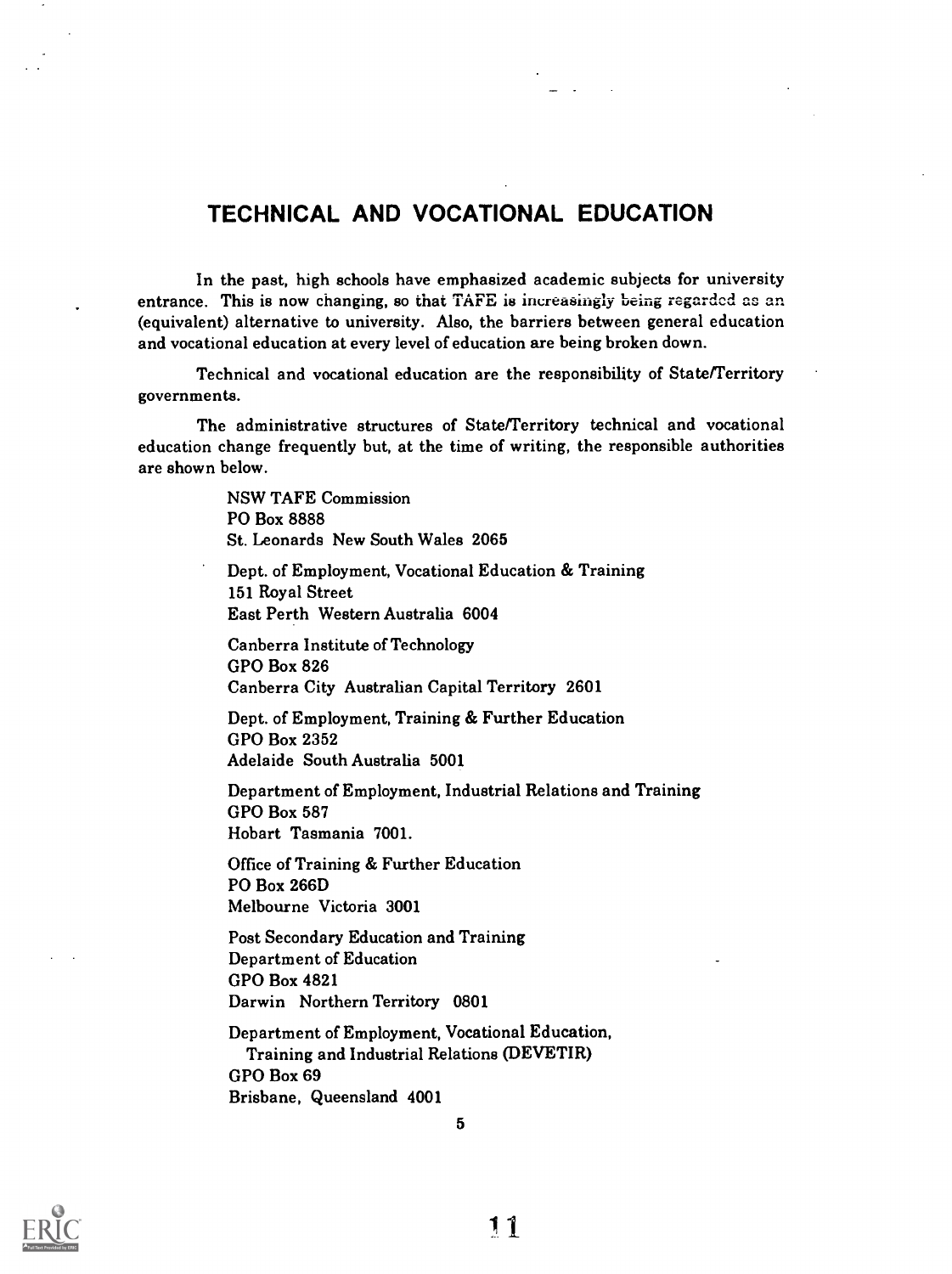The address of the Commonwealth Department of Employment, Education and Training is:

GPO Box 9880

Canberra Australian Capital Territory 2601.

this: A general State/Territory administrative model is emerging and it looks like



TRAINING BODIES

|  |  | Overall technical and vocational education (TAFE) statistics for the three |  |  |  |
|--|--|----------------------------------------------------------------------------|--|--|--|
|  |  | years 1990-1992 as summarized in the following table.                      |  |  |  |

PROVIDERS

|                                                | 1992        | 1991        | 1990        |
|------------------------------------------------|-------------|-------------|-------------|
| <b>Number of Institutions</b>                  | 704         | 884         | 835         |
|                                                |             |             |             |
| <b>Number of Course Enrolments</b>             | 1,935,780   | 1,824,536   | 1,752,021   |
| Number of Annual Student Contact Hours         | 259,286,000 | 235,811,030 | 212,730,000 |
| <b>Estimated Number of Students</b>            | 1,743,943   | 1,554,098   | 1,489,326   |
| <b>Estimated Number of Female Students</b>     | 987,450     | 694.922     | 655,856     |
| <b>Estimated Number of Male Students</b>       | 742,973     | 631,874     | 618,529     |
| <b>Estimated Number of Full-time Students</b>  | 126,398     | 99,387      | 83,911      |
| <b>Estimated Number of Part-time Students</b>  | 1,617,545   | 1,454,711   | 1,405,415   |
| <b>Estimated Number of Commencing Students</b> | 1,476,750   | 1,345,137   | 1,230,030   |
| Estimated Number of Students in each Field of  |             |             |             |
| Study                                          |             |             |             |
| Land and Marine Resources.<br>1.               | 76.753      | 56.194      | 50.095      |
| Animal Husbandry                               |             |             |             |
| 2.<br>Architecture, Building                   | 86,460      | 85,699      | 83,704      |
| 3.<br>Arts, Humanities and Social Sciences     | 244.515     | 236,831     | 163.089     |
| Business, Administration, Econ<br>4.           | 308,912     | 285,628     | 250,982     |
| 5.<br><b>Education</b>                         | 15,165      | 14,372      | 9,702       |
| <b>Engineering, Surveying</b><br>6.            | 188,148     | 192,851     | 184,925     |
| <b>Health, Community Services</b><br>7.        | 155,496     | 120,894     | 63,726      |
| Law, Legal Studies<br>8.                       | 7,689       | 5.333       | 3,681       |
| <b>Science</b><br>9.                           | 68,672      | 66,928      | 134,629     |
| 10. Veterinary Science, Animal Care            | 1,914       | 1,486       | 1,373       |
| Services, Hospitality, Transportation<br>11    | 137,368     | 136,190     | 118,323     |
| 12 TAFE Multi-Field Education                  | 537,980     | 228,154     | 285,037     |
|                                                |             |             |             |
| <b>Staff</b>                                   |             |             |             |
| Number of Full-time Teaching Staff             | 18,302      | 17,727      | 17,890      |
| <b>Total Teaching Hours of all Staff</b>       | 16,976,645  | 15,788,298  | 15,158,782  |
| <b>Total Duty Hours of all Staff</b>           | 29,991,567  | 29,360,899  | 28,948,661  |
| Full-time Equivalent Non-teaching Staff        | 15,433.98   | 15,322.42   | 14,042.41   |



## BEST COPY AVAILABLE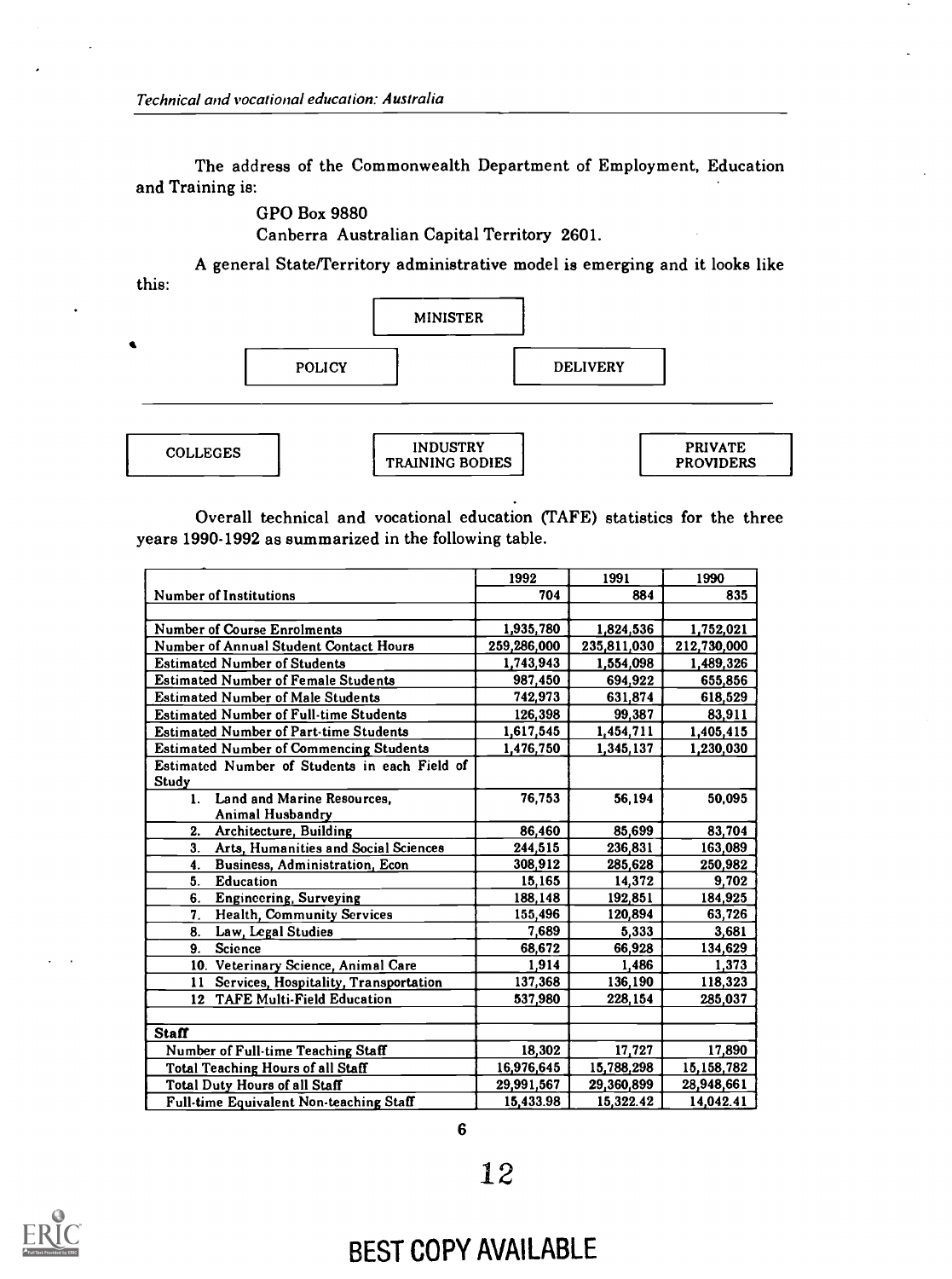A typical vocational education progression would run along the following lines. (The reference is to "TAFE College". However, college names are changing, for example, to institutes of vocational education).

While still in high school, the student may follow some courses or observe some experiences run in connection with a TAFE college or industry, which may be called 'work experience' or similar.

After leaving high school, the student may undertake a full time course in a TAFE college labelled 'pre-vocational' which will concentrate upon a particular group of related occupations within the same industry, e.g. metal trades, wood trades or similar. Successful completion in such a course may give advanced standing in a subsequent appropriate course.

While still in high school or a TAFE college the student may undertake a preapprentice course similar to the above, but with a more focused intention to lead into an apprenticeship.

In a TAFE college, an 'introductory' course may be taken which is designed to equip an individual with a basic knowledge and skills to enable him or her to embark upon a formal trades course, e.g. 'Introduction to electronics for women'.

The whole range of vocational courses covering both the traditional crafts, the licensed occupations (e.g. real estate salesperson) and the newer occupations computer operator, computer programmer, etc., are on offer. These courses lead to a Certificate or Advanced Certificate.

Advanced technical education builds upon the courses already covered and leads to a higher level of skill, or greater knowledge in depth or in breadth, or provides training in supervisory or management processes in the same occupational area of skill. Other courses may facilitate the transfer from one occupation to another.

Technical and vocational education is taught in modern, well equipped colleges by well qualified and experienced teachers. Teacher numbers are shown below.

| Year | Number of full-time<br>teachers | Number of part-time<br>teachers (FTE) | Total number of FTE<br>teachers. |
|------|---------------------------------|---------------------------------------|----------------------------------|
| 1986 | 17.956                          | 4,889                                 | 22,845                           |
| 1987 | 17,775                          | 4,787                                 | 22,562                           |
| 1988 | 17.902                          | 4,695                                 | 22,597                           |
| 1989 | 18.133                          | 4.676                                 | 22,809                           |
| 1990 | 17,890                          | 4,999                                 | 22,889                           |
| 1991 | 17,727                          | 5,409                                 | 23,136                           |
| 1992 | 18.302                          | 5.948                                 | 24,250                           |

The estimated number of full-time equivalent (FTE) TAFE teachers by type of appointment, Australia, 1986-1992

Source: Duty Hours ('000') of Teaching Staff and Full-time Teaching Numbers by Type of Appointment and State, Australia. Selected TAFE Statistics, 1986-1992.

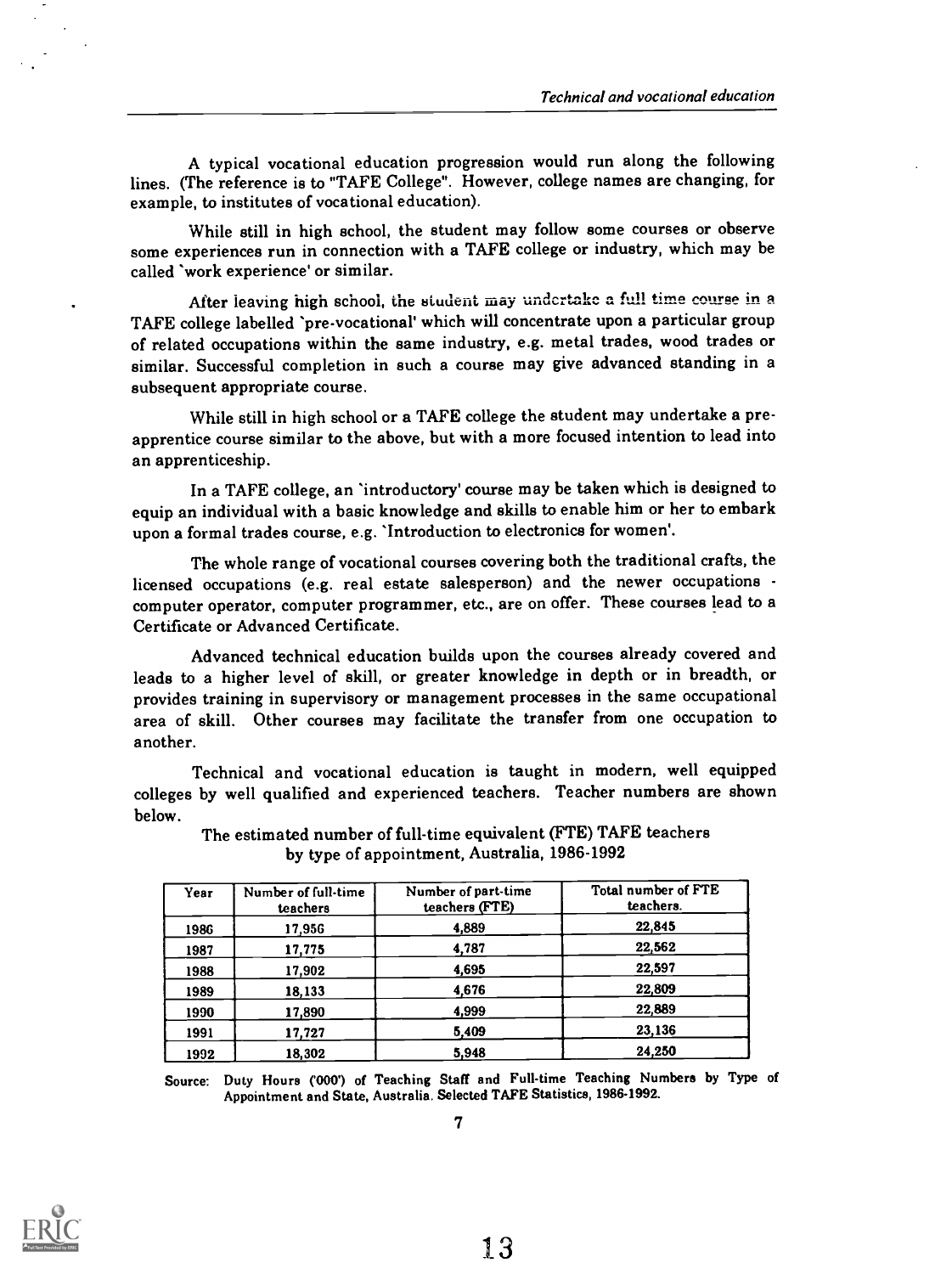Technical and vocational education: Australia

It is difficult to calculate the number of part-time teachers in any year because this varies from year to year and changes as State policy changes. Therefore the number of part-time teachers is represented as full-time equivalent staff.

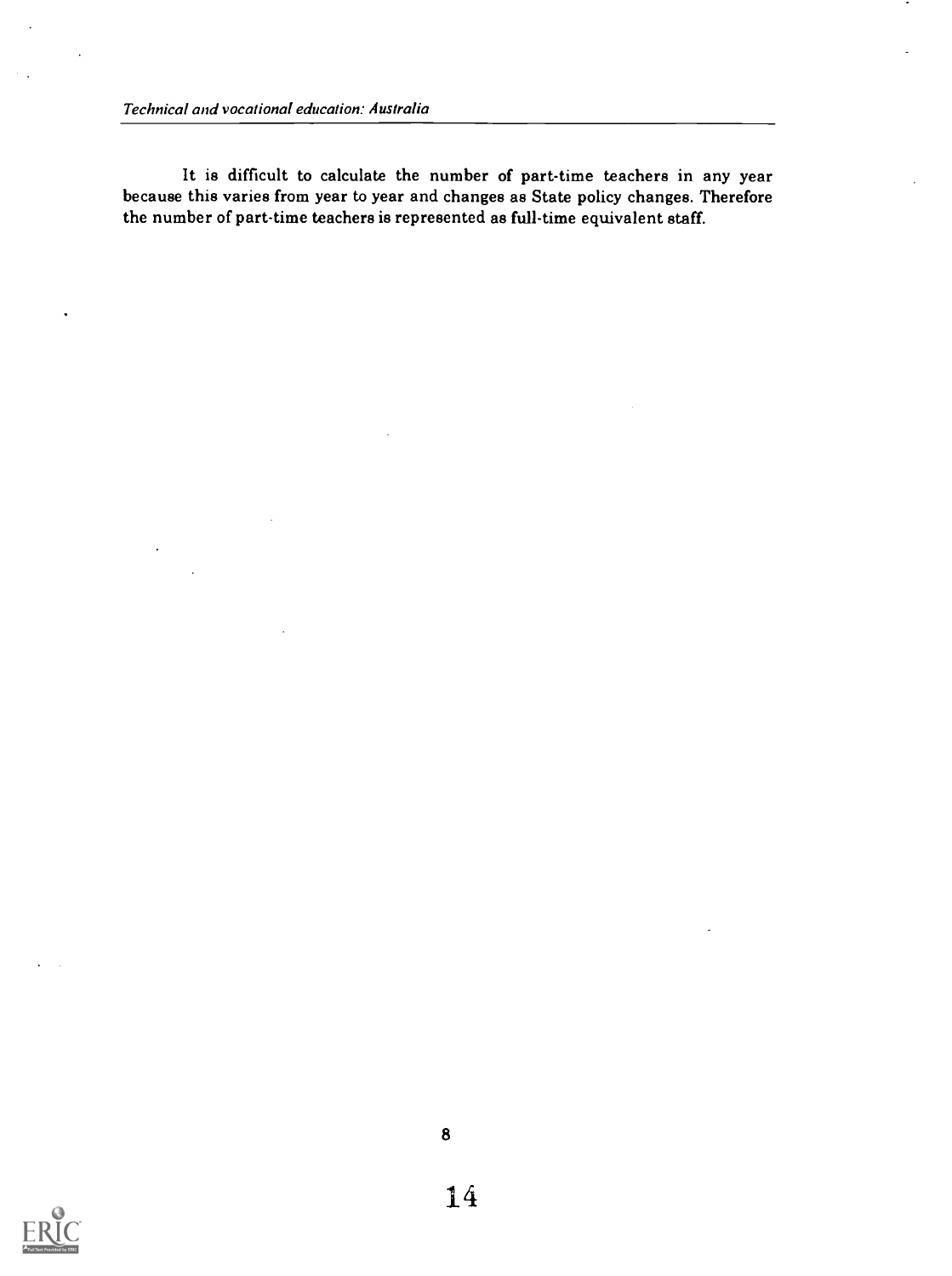### CLIENT OPINIONS

The Committee on TAFE and Training Statistics (COTTS) conducted a national client satisfaction survey to determine what students thought of TAFE. Over 25,000 questionnaires were analyzed. 67.1% of TAFE students were in paid work. The results show, quite unambiguously, that there is extremely high satisfaction with TAFE.

A five-point scale was used for most questions (ranging from 'very good' to 'very poor'). Only 4.4% of students rated the ability of TAFE lecturers to relate to students as 'poor' or 'very poor'. 74.6% rated the lecturers 'very good' or 'good'.

Similar results were obtained for the amount of contact with the lecturer. 88.6% of students rated their lecturer's knowledge of course content as 'very good' or 'good'. Teaching skills also rated very highly.

The course content, length, balance of theory and practice, lesson notes, assessments, equipment and teaching rooms were all highly rated. Only 6.6% were dissatisfied with the time and day on which classes were offered.

Although certainly not poor, the least high responses were for student services. Only 36.1% thought information provided about employment was 'good' or 'very good'. 86.5% thought that the coat of their course was reasonable.

The reasons for doing their courses are interesting. 26% did the course to get a job; 12% to get a better job or promotion; 16% for additional skills; and 12% as a requirement for their present job. 12% did their course to start a new career; 6% to get into another course; 15% for personal development and 5% for interest.

The survey showed that TAFE is achieving its equity aims. 7.8% of students were sole supporting parents (10.2% females and 5.1% males). 13% of all students did not have English as their first language; 2.8% were physically disabled; and 1.4% were of Aboriginal or Torres Strait Island descent.

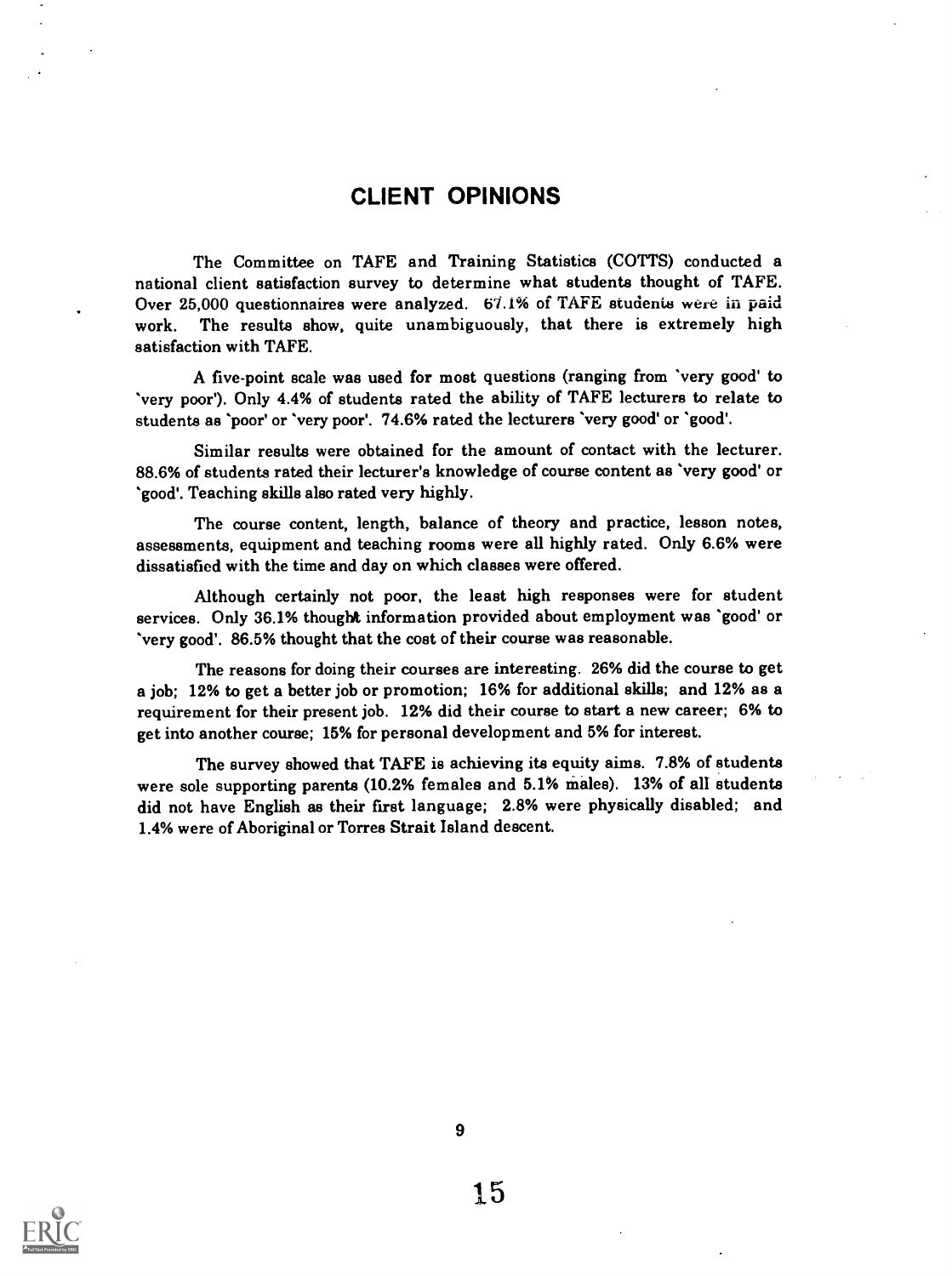### TRAINING REFORM AGENDA

Vocational education is crucial to Australia becoming a more productive and competitive country. The adoption by the Federal, State and Territory ministers of a training reform agenda has indicated a firm commitment by government to the improvement of vocational education.

There are five basic elements in the training reform agenda:

- competency-based training
- national recognition arrangements
- an open training market
- a new entry-level training system
- equity provision.

To implement this agenda, vocational education has to meet the following challenges:

- it must support industry restructuring by providing suitable training onand off-the-job;
- it must develop and implement competency-based training and assessment;
- it must create new approaches to delivery in vocational education;
- it must develop and implement a new credentials framework and related accreditation systems;
- it must form new relationships with schools, universities, training organizations, private providers and employers.

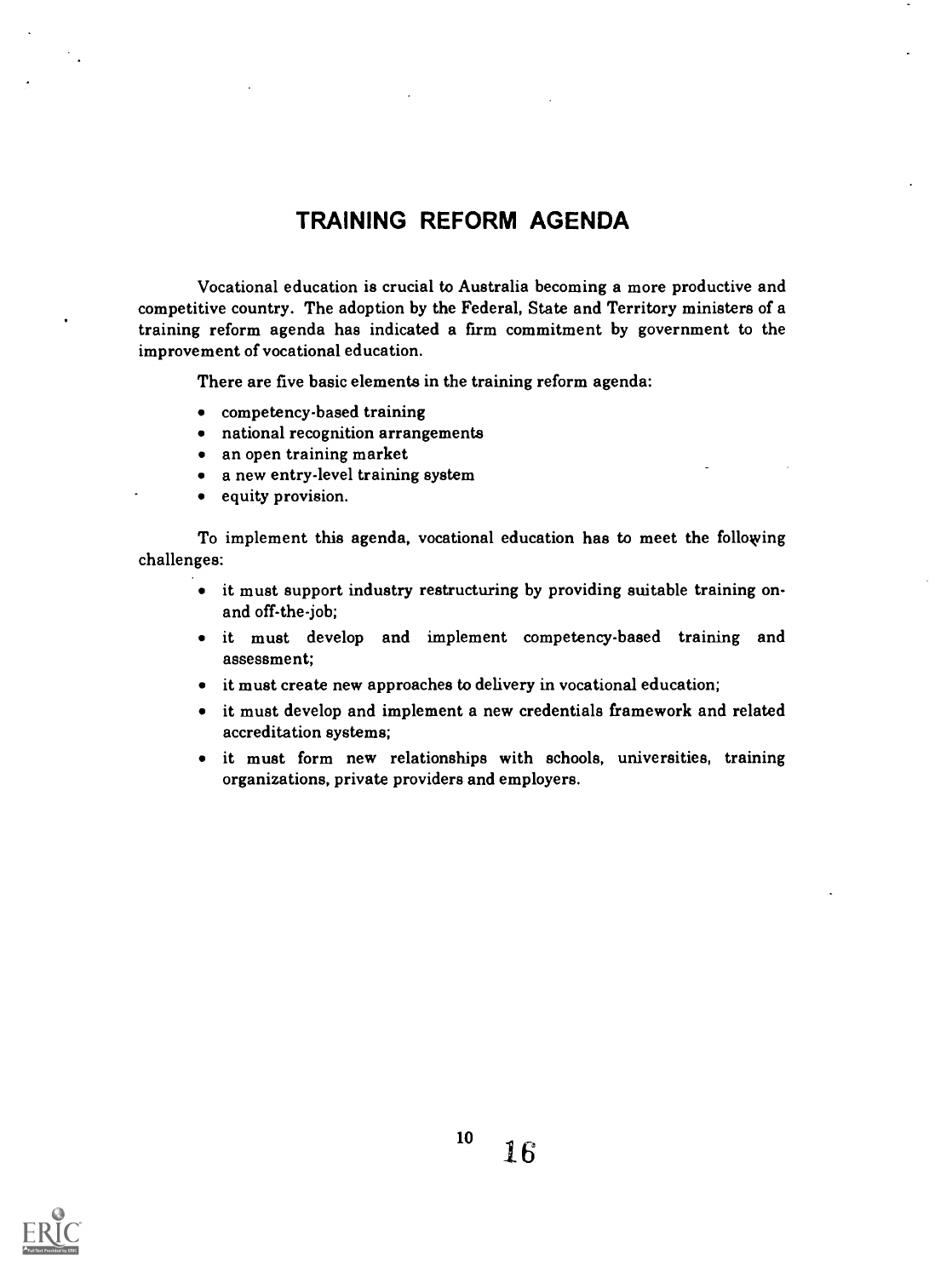### RELEVANT ORGANIZATIONS

A brief description of relevant major national organizations now follows.

Ministers of Vocational Education, Employment and Training (MOVEET/Ministerial Council)

The Training Reform Agenda was substantially adopted by Special Ministerial Conferences in April 1989 and November 1990. The second agreed to establish a new council of Ministers of Vocational Education, Employment and Training (MOVEET). The new ANTA is to report to a ministerial council that is substantially the same as MOVEET.

Australian National Training Authority (ANTA)

The Australian National Training Authority was established to implement an agreement which came into effect on 1 January 1994. ANTA consists of five people plus a secretariat of about 100 people to run the authority and report to the Ministerial Council.

 $\lambda$ 

ANTA is to achieve national consistency in the delivery of vocational education through the development of agreed 'national goals, objectives and priorities', 'national strategic plans', 'firm targets and priorities', coordinated funding arrangements, and 'profiles' for vocational education and training at national level. State and Territory authorities will advise ANTA on State and Territory 'profiles'.

Industry will participate through membership of ANTA and through the Industry Training Advisory Bodies (ITABs) network. National ITABs will advise ANTA on national 'profiles', and State and Territory ITABs will be considered and adopted by the Commonwealth, State and Territory ministers in the Ministerial Council.

National TAFE Chief Executives' Committee (NTCC)

The National TAFE Chief Executives' Committee (NTCC) consists of the technical and vocational education chief executive officers. It replaced the Australian Conference of TAFE Directors (ACTD).

Commonwealth Department of Employment, Education and Training (DEET)

The Department of Employment, Education and Training (DEET) was established in 1987 to integrate the constituent elements reflected in its name more effectively than they had been under preceding administrative arrangements. With the establishment of the Australian National Training Authority (ANTA), the Vocational Education and Training Division of DEET, which has played a major role in the development and promotion of the training reform agenda, has been reduced in size.

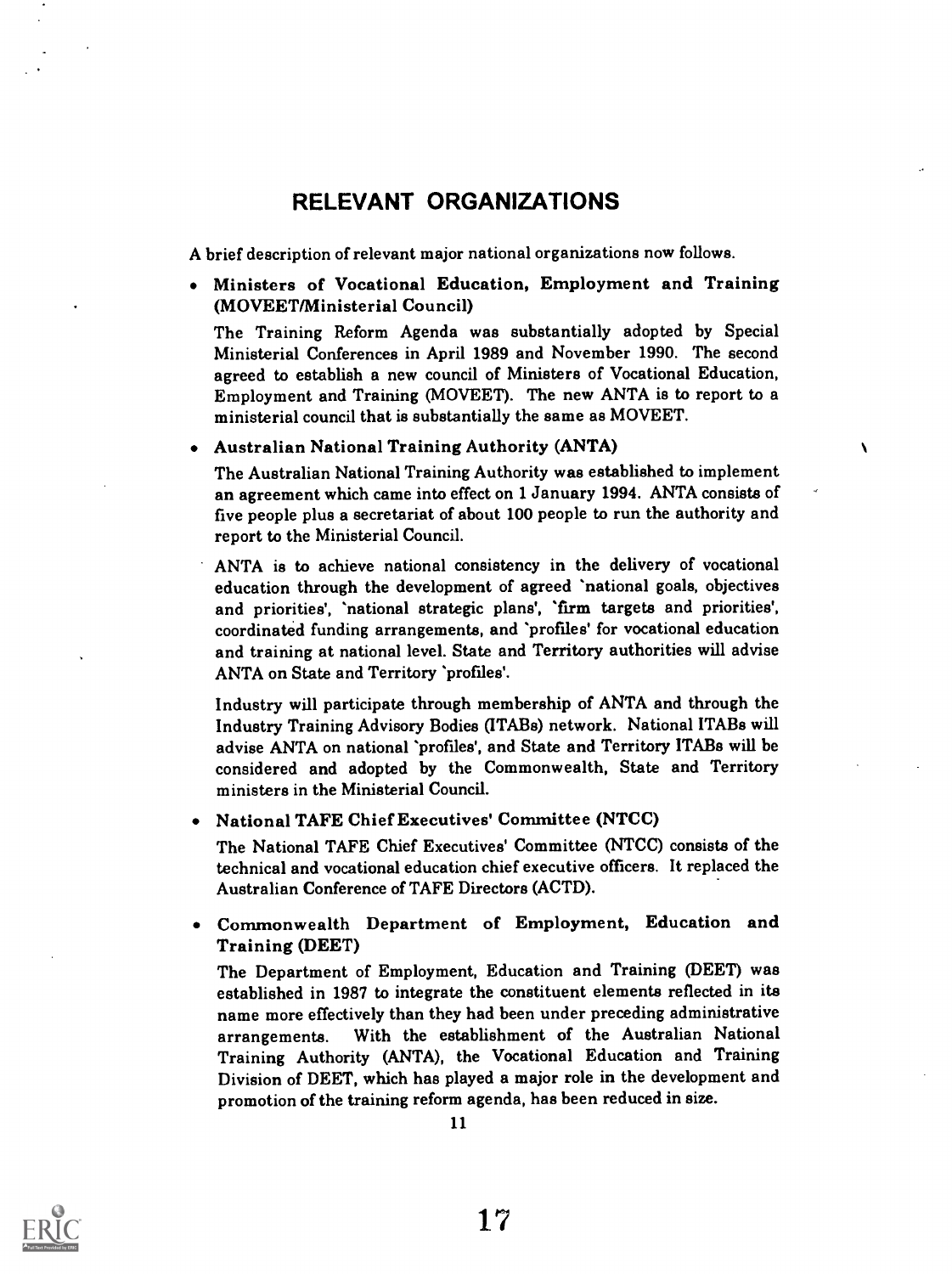### National Board of Employment, Education and Training (NBEET)

The National Board of Employment, Education and Training (NBEET) was established to advise the federal Minister for Employment, Education and Training, replacing the former Commonwealth Schools Commission, the Commonwealth Tertiary Education Commission, and the Australian Research Grants Committee. NBEET has one Council with technical and vocational education responsibility: the Employment and Skills Formation Council (ESFC).

#### National Training Board (NTB)

The two special ministerial conferences in April 1989 and November 1990 agreed to establish a National Training Board as a company owned jointly by the Commonwealth, States and Territories. The NTB promulgates national competency standards which have been developed by approved competency standards bodies (CSBs) which are representative of relevant industry interests. (Some CSBs are Industry Training Advisory Bodies: see below.)

The NTB is supported by a memorandum of understanding in which all States and Territories agreed to deliver vocational education that is nationally consistent with NTB approved vocational competency standards. Vocational competency standards are related to the eight-level Australian Standards Framework, which has been developed by the NTB. Vocational competencies are distinct from, and underpinned by generic key areas of competency.

#### National Centre for Vocational Education Research Ltd (NCVER)

The National Centre for Vocational Education Research Ltd (NCVER) used to be called the TAFE National Centre for Research and Development Ltd. The TAFE National Centre was established in 1982 as a company owned jointly by the Commonwealth, States and Territories to undertake research on TAFE.

In 1992, the name and role were changed to a more inclusive one of dealing with vocational education, encompassing community and private providers and vocational education and industry training, as well as State and Territory TAFE.

The NCVER undertakes and funds research on vocational education, provides a clearing-house and database service on vocational education research throughout the Asian-Pacific area, analyses vocational education statistics for the Commonwealth, States and Territories, and disseminates information on vocational education.

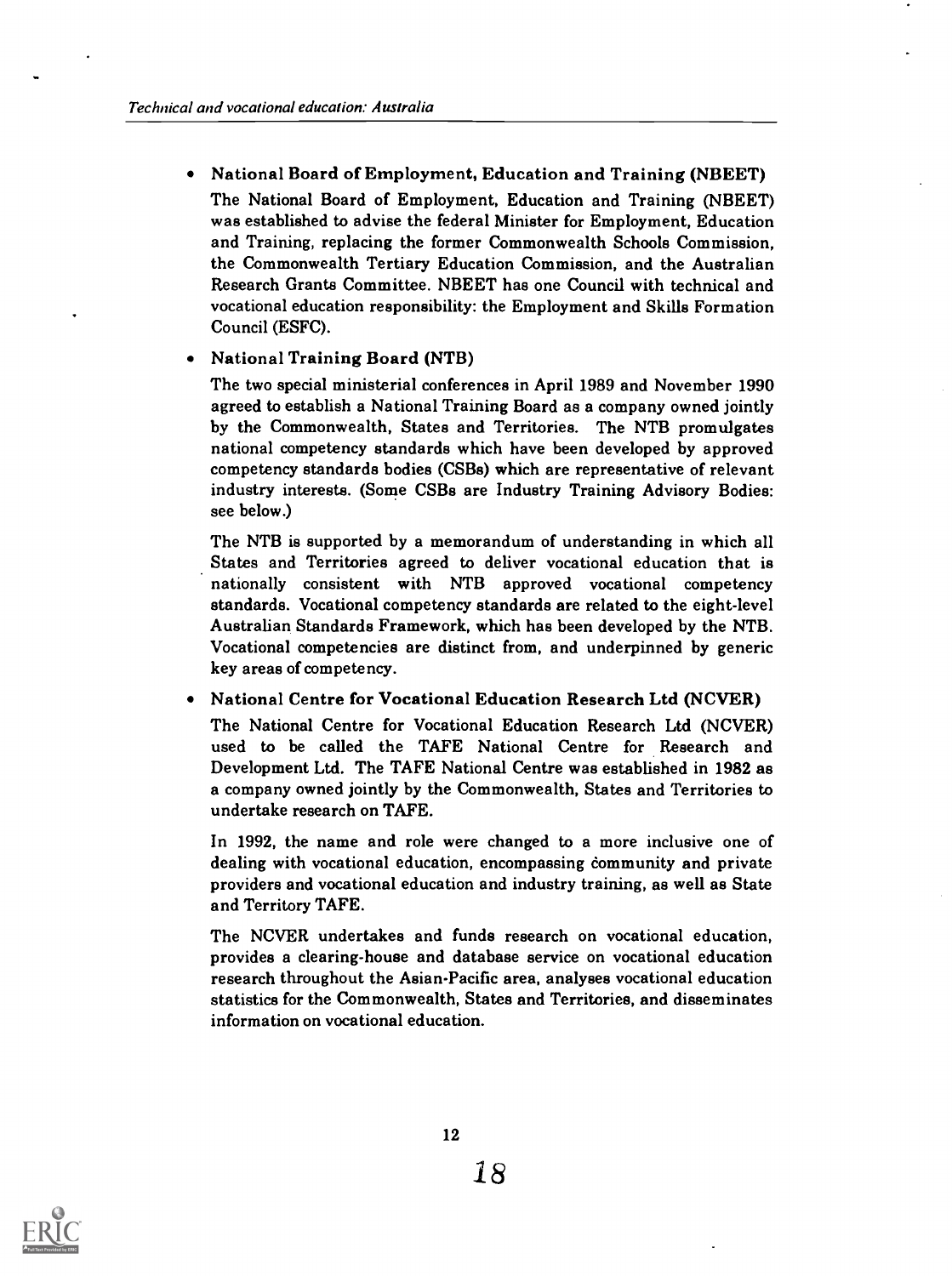Australian Committee on Training Curriculum (ACTRAC)

The Australian Committee on Training Curriculum (ACTRAC) has developed from the former Australian Committee on TAFE Curriculum (ACTC), which in turn evolved from the former Curriculum Projects Steering Group. ACTRAC has a broader, inclusive brief, to develop curriculum for private and industry providers, not just TAFE. It reports to ANTA.

#### Industry Training Advisory Bodies (ITABs)

Industry Training Advisory Bodies (ITABs) is the general term for bodies variously called committees, boards and councils in the federal network and the different States and Territories. They form the main link between industry and the providers of technical and vocational education.

#### National Framework for Recognition of Training (NFROT)

NFROT provides for national recognition of providers, accreditation of courses, and recognition of credentials attained.

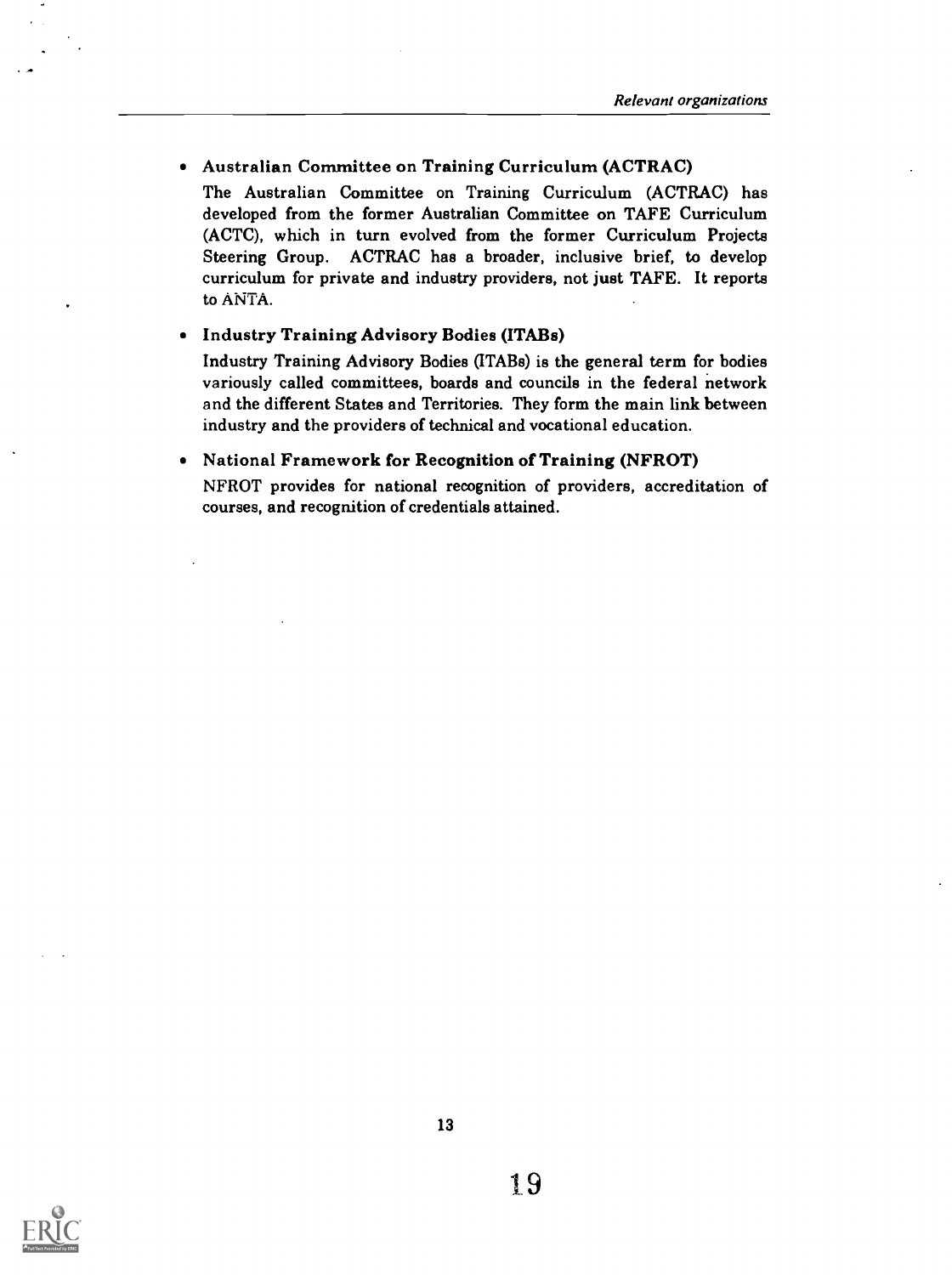The country

### PUBLICATIONS

Publications which will help you to keep informed about Australian technical and vocational education include the following produced by the National Centre for Vocational Education Research (NCVER).

- Australian Training Review
- Selected TAFE Statistics
- Quarterly Apprenticeship Statistics
- Vocational Education and Training Database.

All State/Territory technical and vocational education authorities produce comprehensive handbooks which describe courses which are offered. Authorities' addresses are given on page 6.

The Australian Government Publishing Service (AGPS) regularly publishes reports on different aspects of technical and vocational education. Their address is:

Mail Order Sales GPO Box 84 Canberra Australian Capital Territory 2601.